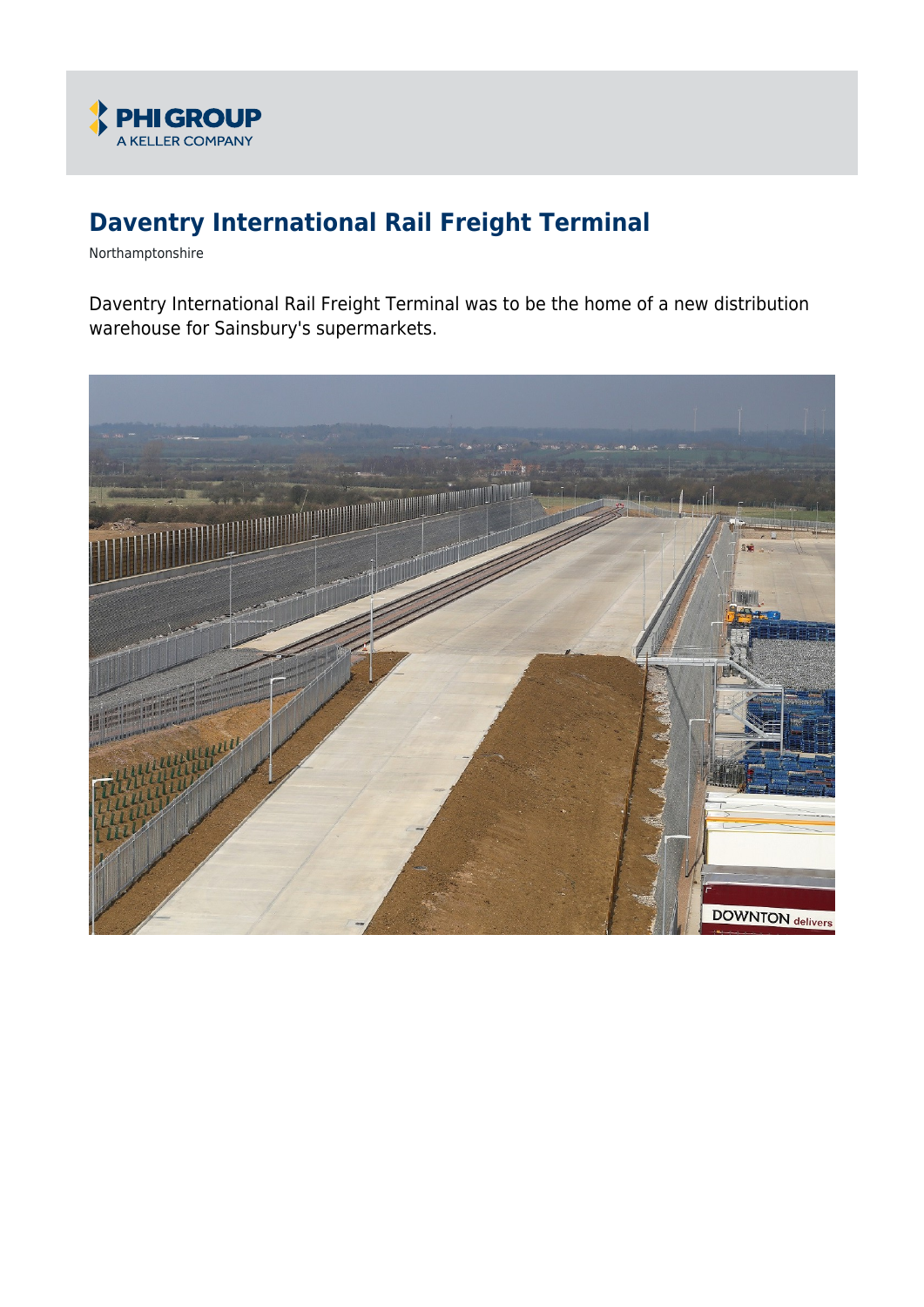## **The project**

VolkerFitzpatrick are the Principal Contractor responsible for the delivery of one of the largest distribution warehouses in the UK, at over 1,000,000 m3, for Prologis. The warehouse will then be leased by J Sainsbury plc. This large project not only involves the construction of the warehouse and associated facilities, but also the installation of a new railhead to serve the warehouse. As can be seen from the picture below, the existing railhead terminates at the Tesco distribution warehouse on the other side of the busy A428.

To facilitate the installation of the new railhead, a new bridge across the A428 would be required. The governing factor for the project and particularly the new railhead, was that existing ground levels were some 9.0m lower than they needed to be. This would involve the design and installation of a bund to raise levels whilst also accommodating the new rail head and heavily loaded RC slab that would be used for the unloading of containers from the trains. This RC slab would have to support heavy loadings from the reach stacking machines and HGV traffic.

Beyond the new railhead a further 5.0m bund was required to completely screen the site from future residential developments. At an overall height of 14.0m and length of 800m, space constraints on site meant that there was not enough room available within the development footprint for a free standing bund with shallow self-supporting slope angles.

### **The challenge**

The site of the new warehouse was 9.0m lower than the adjacent site where the rail head terminated. To bring the new rail head in would therefore mean raising levels on site. From early discussions it was clear the ability to re-use site won material to raise levels was crucial to the scheme's success. The material on site, a Lias clay, was not ideal to use and compact, but Phi Group designed a solution.

Structures Completed Intermodal Wall retaining railway and loading yard 70° Textomur wall 9.0m high x 800m long Face Area 4,075m2 Railway wall acting as visual and acoustic barrier to loading yard 70° Textomur wall 5.0m high x 800m long Face Area 2,245m2 Landscape wall retaining base of the west side of the embankment 45° wraparound reinforced soil slope 5.0m high x 800m long Face Area 2,845m2 Car park retaining wall Andacrib concrete crib wall 3.50m high x 300m long Face Area 970m2 A428 Bridge abutment Wing Walls 4 No. Concrete Panel reinforced ear th structures up to 6.50m high Face Area 935m2 Programme: 10 Months

#### **The solution**

VolkerFitzpatrick quickly realised that the construction of such an engineered structure firmly lay within the remit of a specialist such as Phi Group, Keller Limited's specialist retaining structures division. Although the project star ted on site in December 2013, discussions star ted between Phi Group and VolkerFitzpatrick as far back as early 2012. The bund was originally designed as a vertical reinforced earth structure with a concrete panel facing. Phi Group design and install such systems but quickly identified that this would have required the importing of vast quantities of granular material to form the reinforced soil block, whilst also increasing the amount of material that would have to be removed from site.

Through discussions with VolkerFitzpatrick, Phi Group quickly realised that the key aspect of making the project viable from an economic perspective, was forming the bund using material won from site excavations, thus limiting importing of material and car t away costs. The material on site was mostly over-consolidated medium to high plasticity Lias CLAY material. This material typically has low phi values, high moisture content and high plasticity. This makes it largely unsuitable for use as reinforced soil fill material. When considering whether site won material can be used within reinforced earth designs,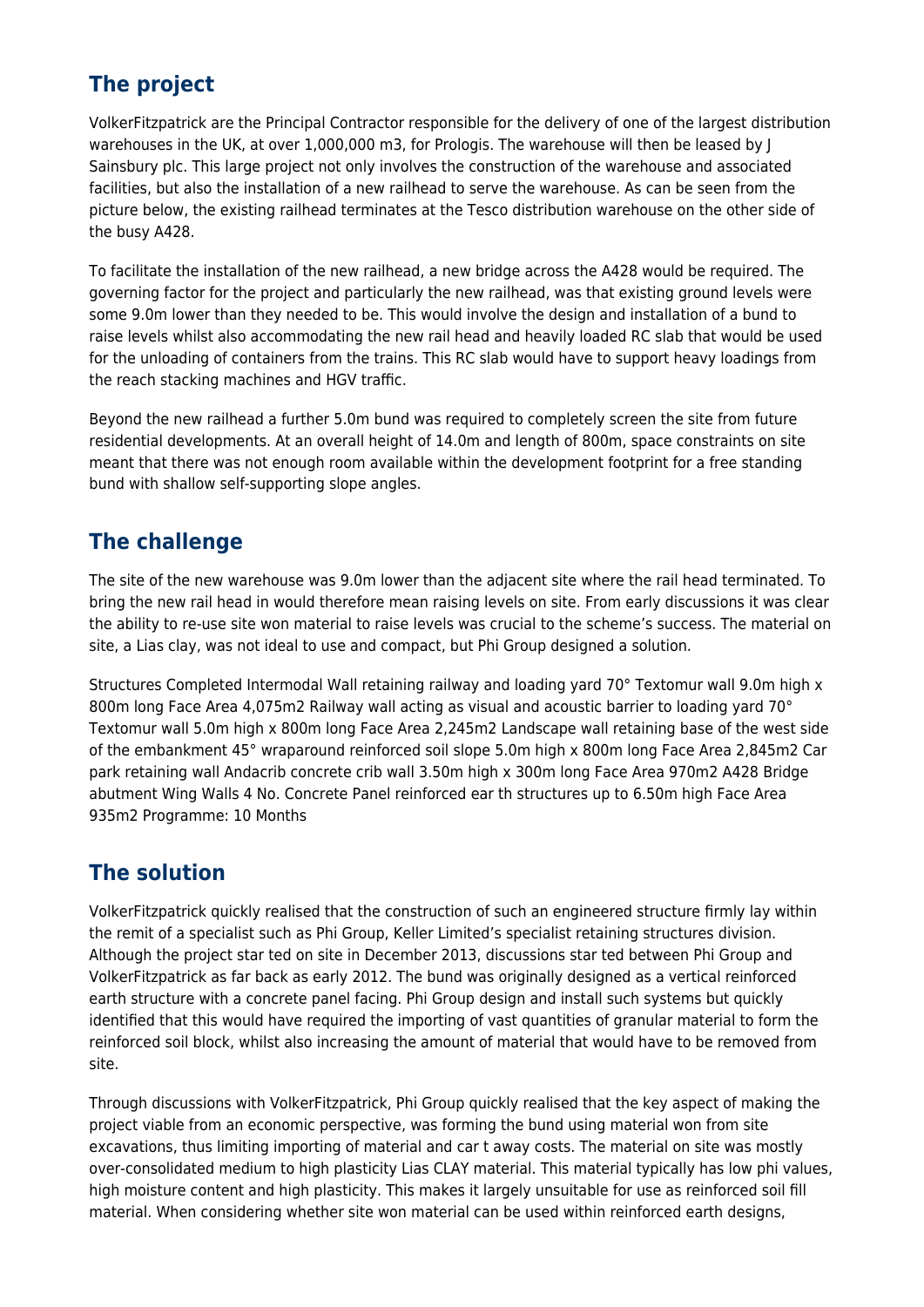additional testing is recommended. Moisture content and ability to compact the material adequately are very important.

To make the site won Lias CLAY suitable for use within the reinforced soil bund, Phi Group and VolkerFitzpatrick proposed the use of Lime Stabilisation techniques to improve the parameters of the Lias CLAY. Lime is introduced to the CLAY material on site and mixed by using large rotovators. The introduction of the Lime reduces the moisture content of the CLAY material and improves it strength characteristics. This makes it both better from a design perspective, but also makes it easier to work with and compact. This is essential in the design and installation of reinforced soil structures as the material is compacted in layers around the geogrid reinforcement. VolkerFitzpatrick used an adjacent field as their treatment area, where the excavated material was prepared. The material was then delivered to our working area for use within the bund. Prior to this Lime stabilised material being delivered to us, Ground Granulated Blast Furnace Slag (GGBS) was also added to the material. This acts as a cement substitute and hardens the material further. It acts slowly, but does mean that once it is added the treated material has to be used within 72 hours.

The success of the project was very much dependent on this lime stabilised material being treated and delivered to us in sufficient quantities for us to meet the agreed programme. At full speed we were able to place and compact up to 5,000m3 of this material per week. Each layer of this material was tested for moisture content and compaction to ensure quality was maintained. Both the treatment and use of this lime stabilised material is very weather dependent. If rain was expected then there was no use in treating the material as when it gets wet it reverts back to its original state.

As the lime stabilisation increased the pH level significantly, a geogrid that was capable of withstanding these high pH levels was required. In the short term the pH levels were increased to 12.5, but reduced to 11 after just 48 hours. At maximum height the length of the geogrid reinforcement extended 13m from the face of the Textomur structure. The length of the geogrid reinforcement is determined by loadings, foundation soils, retained height and the characteristics of the material to be used as the reinforced soil fill. In addition to the 70° Textomur Intermodal and Railway walls, Phi also installed several other retaining structures on site. There are 4 no. concrete panel reinforced earth structures acting as wing walls for the bridge abutments of the new railway bridge over the A428. These concrete panel faced structures used polymer straps for the reinforcing elements.

Almost 3,000m2 of wraparound reinforced earth embankment (landscape Wall) was installed on site on the west side on the new bund. This was to create a vegetated green face to screen the site from new developments on the adjacent land. Again, the same re-engineered fill material was used. Finally we designed, supplied and installed one of our Andacrib concrete crib retaining walls. This wall is supporting the new staff car park. Staff will enter the new warehouse via a link bridge. The Andacrib system has a design life of 120 years and is designed to EC7 & EC2. Quick to construct and maintenance free, the system is far more cost effective compared to traditional retaining walls.

#### **Project facts**

**Owner(s)** Prologis

**Keller business unit(s)** Phi Group

**Main contractor(s)** Volker Fitzpatrick

**Engineer(s)** RPS URS

**Solutions** Retaining structures

**Markets** Infrastructure

**Techniques** Textomur reinforced soil slopes Andacrib concrete crib Concrete panel vertical